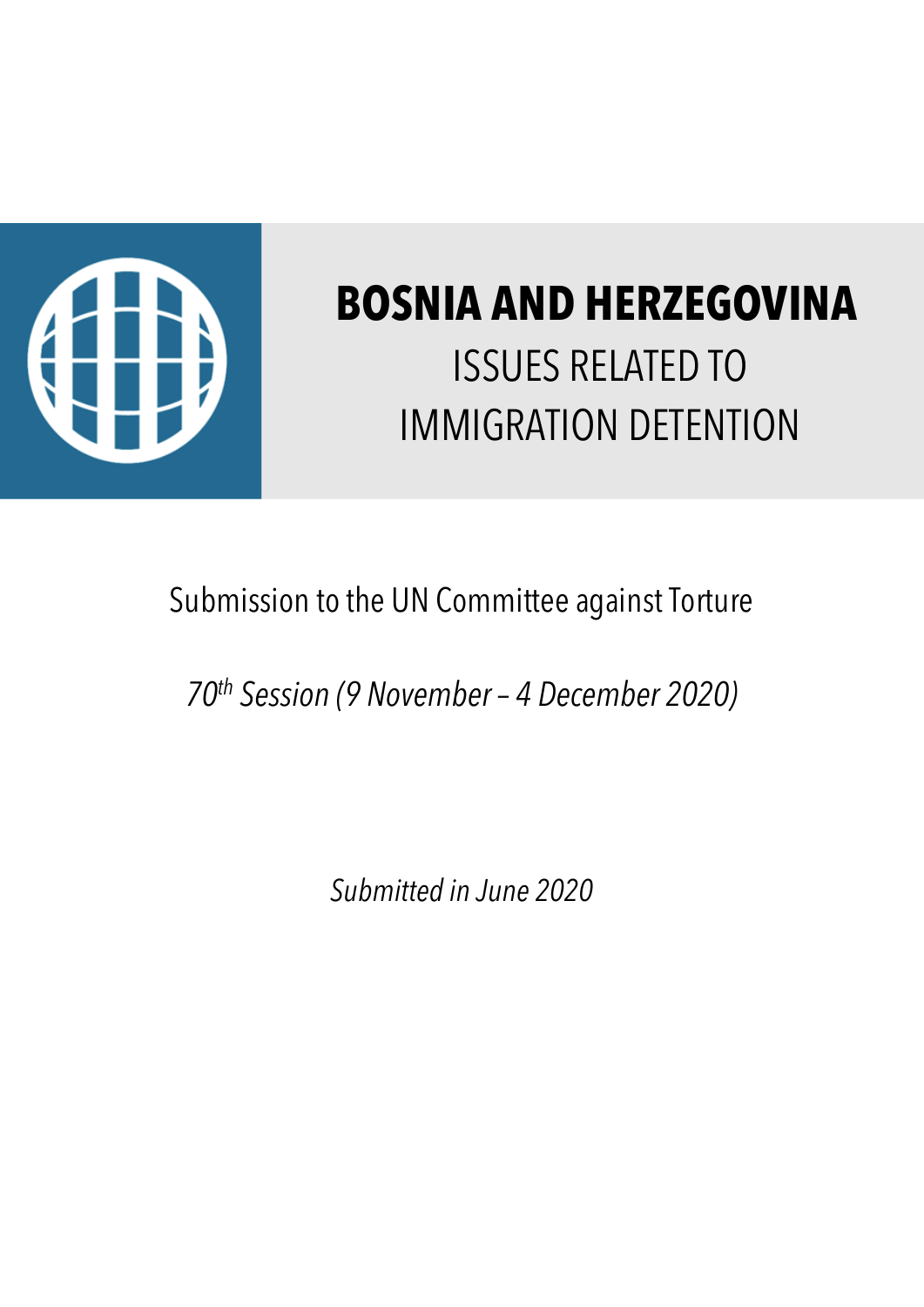### **THE GLOBAL DETENTION PROJECT MISSION**

The Global Detention Project (GDP) is a non-profit organisation based in Geneva that promotes the human rights of people who have been detained for reasons related to their non-citizen status. Our mission is:

- To promote the human rights of detained migrants, refugees, and asylum seekers;
- To ensure transparency in the treatment of immigration detainees;
- To reinforce advocacy aimed at reforming detention systems;
- To nurture policy-relevant scholarship on the causes and consequences of migration control policies.

#### **Global Detention Project**

3 rue de Varembé 1202 Geneva Switzerland **Email:** admin@globaldetentionproject.org **Website**: www.globaldetentionproject.org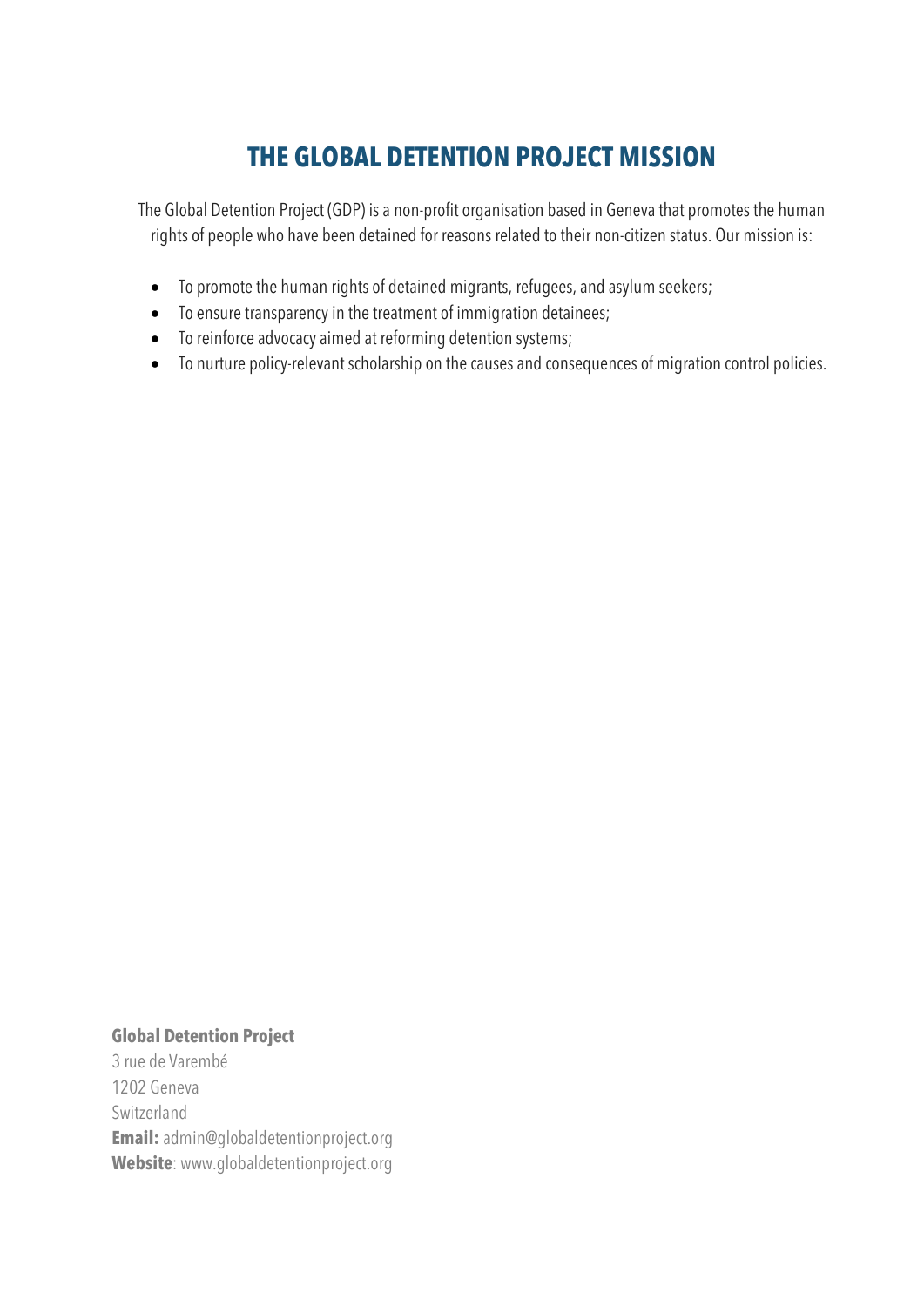#### **Bosnia and Herzegovina: Issues Related to Immigration Detention**

#### **Submission to the UN Committee against Torture**

#### **70th Session (9 November – 4 December 2020) – List of Issues Prior to Reporting**

#### **Submitted in June 2020**

The Global Detention Project (GDP) is an independent research centre based in Geneva, Switzerland, that investigates the use of detention as a response to international immigration. Its objectives are to improve transparency in the treatment of detainees, to encourage adherence to fundamental norms, to reinforce advocacy aimed at reforming detention practices, and to promote scholarship of immigration control regimes. As per the GDP's mandate, this submission focuses on the state party's laws and practices concerning detention for immigration-related reasons.

The GDP welcomes the opportunity to provide information relevant to the list of issues prior to the presentation of Bosnia and Herzegovina's report with respect to the implementation of the UN Convention against Torture and other Cruel, Inhuman or Degrading Treatment or Punishment (Convention against Torture).

#### **Conditions in detention**

Bosnia and Herzegovina (BiH) appears to operate one immigration detention centre, near Sarajevo—the Lukavica detention centre. In addition, according to the 2019 end of visit statement of the UN Special Rapporteur on the Human Rights of Migrants, Felipe González Morales, there are two official reception centres for asylum seekers in BiH and five temporary reception centres that were established in response to the influx of migrants post-2015. The centres include: the Asylum Centre in Delijas, Sedra temporary reception centre, Usivak temporary reception centre, Miral temporary emergency centre, Bira temporary reception centre, Borici temporary reception centre, and Vucjak migrant camp. Following the Special Rapporteur's visit and in the wake of growing criticism (including the lack of drinking water, medical care, hygiene faculties, and electricity) the Vucjak facility was closed in December 2019.1 However, reports from April 2020 indicate that around 1,500 migrants and refugees remain in the camp—some of whom have been camping out for years—in abject sanitary conditions.<sup>2</sup>

In April 2020, the International Organisation for Migration (IOM) reported that the abovementioned facilities were in use, but also included the Blzuj temporary reception centre (built in 2019). IOM also reported the opening, with its assistance, of the Lipa Emergency Reception Centre, providing shelter and humanitarian needs for up to 1,000 single men, who had previously been sleeping rough in different types of informal

<sup>1</sup> UN Special Rapporteur on the Human Rights of Migrants, "End of Visit Statement," 1 October 2019, https://www.ohchr.org/en/NewsEvents/Pages/DisplayNews.aspx?NewsID=25088&LangID=E; Council of Europe, "Commissioner Mijatovic Welcomes the Closure of the Vucjak Migrant Camp in Bosnia and Herzegovina," 11 December 2019, https://www.coe.int/en/web/commissioner/-/commissioner-mijatovic-welcomes-the-closure-ofthe-vucjak-migrant-camp-in-bosnia-herzegovina; Al Jazeera, "Bosnia Shuts Down Controversial Camp, Transfers Migrants," 10 December 2019, https://www.aljazeera.com/news/2019/12/bosnia-shuts-controversial-camptransfers-migrants-191210135145055.html

<sup>2</sup> S. Sanderson, "Bosnian Minister Proposes Deportation and Incarceration of Migrants," Info Migrants, 24 April 2020, https://www.infomigrants.net/en/post/24333/bosnian-minister-proposes-deportation-and-incarceration-ofmigrants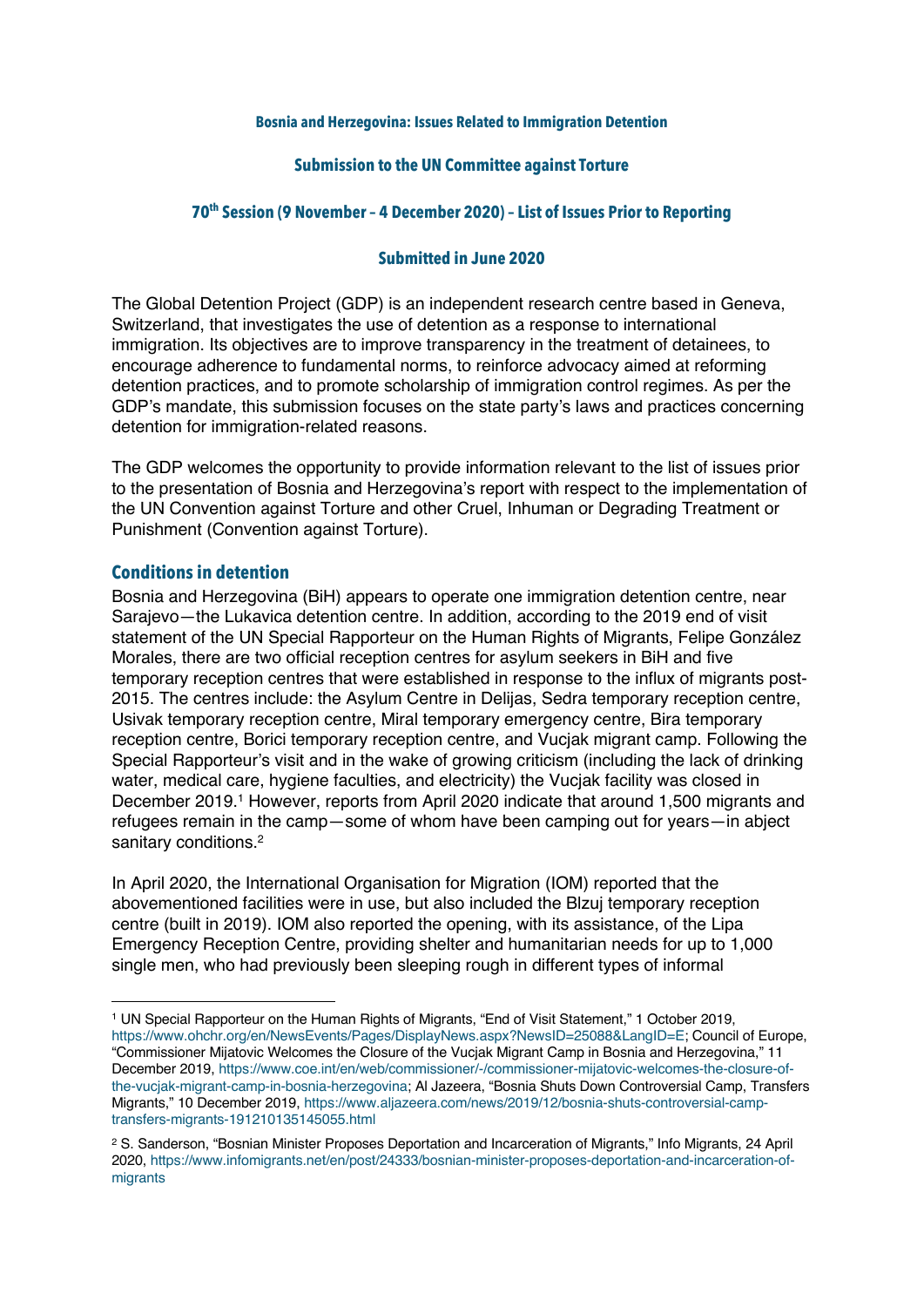accommodation in the Una-Sana Canton.3 Despite an IOM site profile providing some details on the facility, the nature of the centre remains unclear in terms of administration, custody, and security.<sup>4</sup> While UNHCR indicates that people are effectively deprived of their liberty at Lipa, there are few reports detailing who has custody of these people, whether there are legal reports made indicating that they are detained, or who is ultimately accountable for abuses that may occur.

According to the UN Special Rapporteur on the Human Rights of Migrants, the Lukavic detention centre has a significant number of concerning issues. During his visit, a migrant had been placed in solitary confinement for a period of seven days due to allegedly violent behaviour. Two migrants detained in the facility claimed to be minors and that their claims had been dismissed without any age assessment procedures conducted. The Special Rapporteur mentioned that some detainees were deprived of outdoor activities for two months. He also reported that immigration detainees virtually "do not have access to free legal aid" and there no information on how to request such aid is provided to detainees.

Restrictions on movement for asylum-seekers and migrants have been put in place in reception centres due to the Covid-19 crisis and residents are only able to leave the centres in exceptional circumstances and with a special permit.<sup>5</sup> Conditions in reception centres are of concern, particularly due to the Covid-19 pandemic. News reports indicate that the authorities in Una-Sana Canton, in cooperation with the IOM, moved a group of approximately 120 migrants and refugees to the new reception centre in Lipa on 20 April 2020.6 It is estimated that 2,000 persons are currently held in the Una-Sana Canton reception centres.7

During a webinar organised by the OSCE's Office for Democratic Institutions and Human Rights on 23 April, a Senior Regional Protection Officer at UNHCR raised concerns regarding reception centres in BiH in that more than two-thirds of the centres are overcrowded. UNHCR also mentioned that overcrowding in the largest reception centres makes isolation measures, including physical distancing, difficult to implement, and that limited freedom of movement may create tensions among residents. It may also risk a spike in incidences of gender-based violence.

While the UN Special Rapporteur underscored efforts made by the staff of UN agencies and civil society organisations to create dignified, child friendly, and gender sensitive living conditions during his visit to reception centres in 2019, he found that "in general terms, existing reception capacities for migrants including asylum seekers and the condition of some reception centres do not meet the current needs." The Special Rapporteur observed that there is a lack of appropriate alternative housing for unaccompanied or separated

<sup>3</sup> IOM, "IOM's Migration Response," May 2020, https://bih.iom.int/iom-migration-response

<sup>4</sup> IOM, "Lipa Emergency Tent Camp, Site Profile, April 2020," 4 May 2020, https://bih.iom.int/sites/default/files/LIPAApril20.pdf

<sup>3</sup> UNHCR, "UNHCR Covid-19 Special Report: UNHCR Bosnia and Herzegovina Covid-19 Special Report #2 Preparedness and Response (1-21 April 2020)," https://reliefweb.int/report/bosnia-and-herzegovina/unhcrbosnia-and-herzegovina-covid19-special-report-2-preparedness-and

<sup>6</sup> D. Kovacevic, "Bosnia Shifts Vulnerable Migrants and Refugees to New Temporary Camp," Balkan Insight, 21 April 2020, https://balkaninsight.com/2020/04/21/bosnia-shifts-vulnerable-migrants-and-refugees-to-newtemporary-camp/

<sup>7</sup> I. Jeremic, M. Stojanovic and A. Vladisavljevic, "Movement Ban Worsens Migrants' Plight in Serbia, Bosnia," Balkan Insight, 9 April 2020, https://balkaninsight.com/2020/04/09/movement-ban-worsens-migrants-plight-inserbia-bosnia/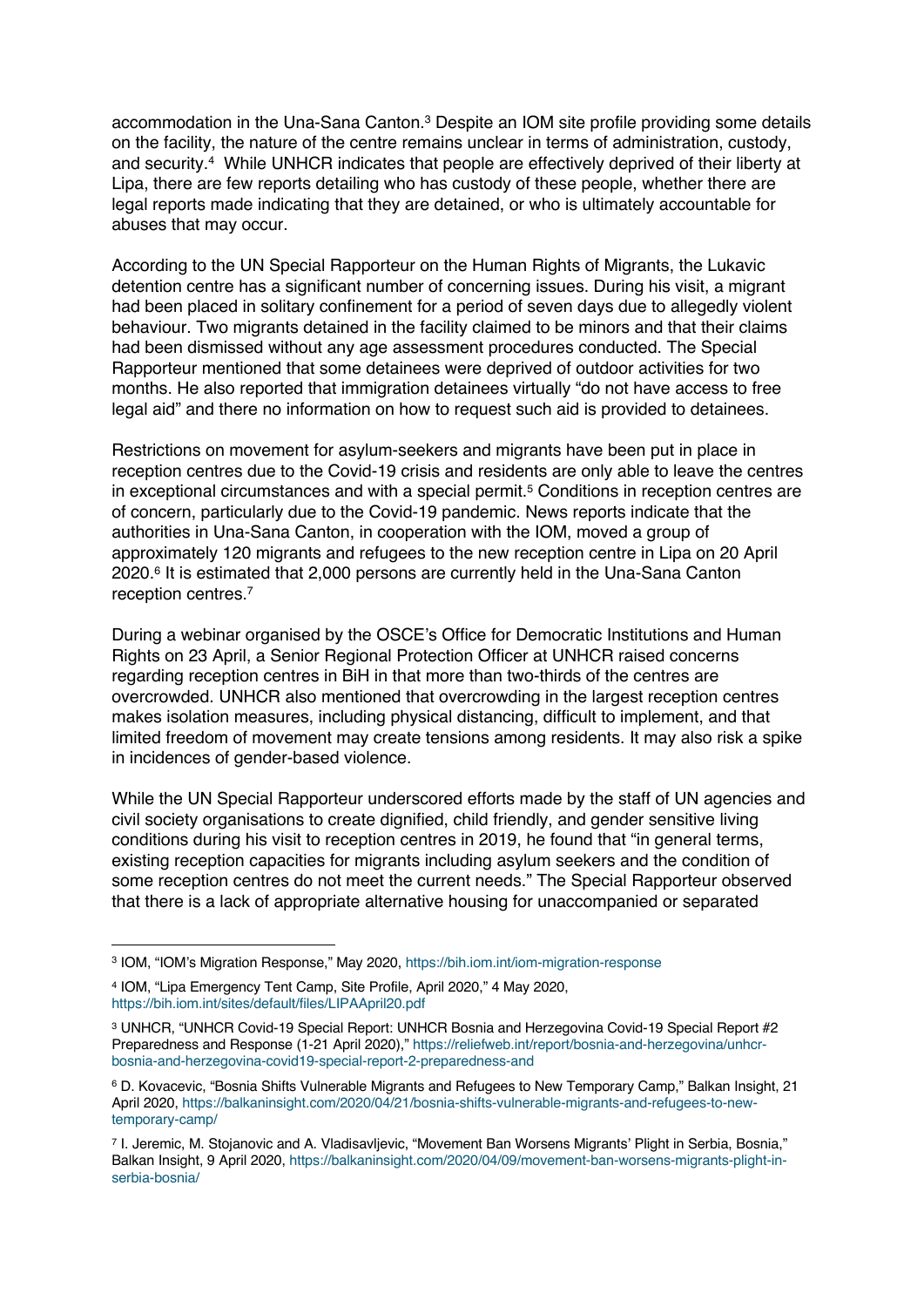children and victims of abuse or exploitation. In the Bira reception centre for instance, which is designed to accommodate single men, populations of men, unaccompanied minors, and families with children are housed.

#### **Children**

The UN Special Rapporteur's 2019 statement refers to the fact that children continue to be detained in BiH in poor reception conditions. In addition, the Ministry of Security has been found to not conduct age assessments which can lead to minors being exposed to manipulation, exploitation, and other abuses. During the Special Rapporteur's visit to the Lukavica detention facility, two migrants detained at the facility claimed to be minors and that their claims had allegedly been dismissed by authorities without any age assessment.<sup>8</sup>

For children residing in three temporary reception centres, Borici, Sedra, and Bira, UNICEF and Save the Children, in cooperation with the Ministry of Education and with support from the European Union, have been providing online classes.<sup>9</sup> On 17 April 2020 however, UNICEF and UNHCR representatives called a meeting with authorities to relocate unaccompanied and separated refugee and migrant children living in difficult conditions in two most overcrowded centres, Bira and Miral.10

#### **Covid-19**

As of 18 June 2020, BiH had reported 3,141 cases of Covid-19 and 168 deaths. On 28 April, UNHCR reported that there were no cases of Covid-19 affecting asylum-seekers, refugees, and migrants. Nonetheless, in these circumstances, detainees in BiH face a very serious risk. In addition to their already vulnerable situation, overcrowding and limited reception conditions create a risk of spreading Covid-19.

As public attitudes towards migrants and refugees rapidly deteriorate across the country, BiH's Security Minister, Fahrudin Radoncic, suggested on 24 April, that migrants and refugees should be deported. Alleging that they pose too great an economic burden during the pandemic—as well as a security threat—the Minister stated that he would submit a proposal to Parliament. He said, "(migrants) who do not want to show their identity cards will not be allowed any more to use our migrant and refugee camps. They will go straight to jail. And we will keep them there for one to five years until we can establish their identity. This is our proposal for a new law." In April, BiH's Service for Foreigners' Affairs (SFA), on the orders of the country's Security Minister, began preparing a list of irregular economic migrants for deportation. Some 9,000 to 10,000 migrants are to be deported, and it is estimated that 7,500 migrants were registered in the seven reception centres across BiH at the end of April.<sup>11</sup>

In an indication of the precarious situation faced by migrants and asylum seekers in the country, on 29 April the European Union announced 4.5 million EUR in humanitarian assistance to help vulnerable refugees and migrants in BiH. The fund is meant to support

<sup>8</sup> UN Special Rapporteur on the Human Rights of Migrants, "End of Visit Statement," 1 October 2019, https://www.ohchr.org/en/NewsEvents/Pages/DisplayNews.aspx?NewsID=25088&LangID=E

<sup>9</sup> UN News, "Covid-19: From Conflict to Pandemic, Migrants in Bosnia face a New Challenge," 3 April 2020, https://news.un.org/en/story/2020/04/1060982

<sup>10</sup> UNHCR, "UNHCR Covid-19 Special Report: UNHCR Bosnia and Herzegovina Covid-19 Special Report #2 Preparedness and Response (1-21 April 2020)," https://reliefweb.int/report/bosnia-and-herzegovina/unhcrbosnia-and-herzegovina-covid19-special-report-2-preparedness-and

<sup>11</sup> D. Kovacevic, "Bosnia Compiles List of Illegal Migrants Due for Deportation," Balkan Insight, 23 April 2020, https://balkaninsight.com/2020/04/23/bosnia-compiles-list-of-illegal-migrants-due-for-deportation/